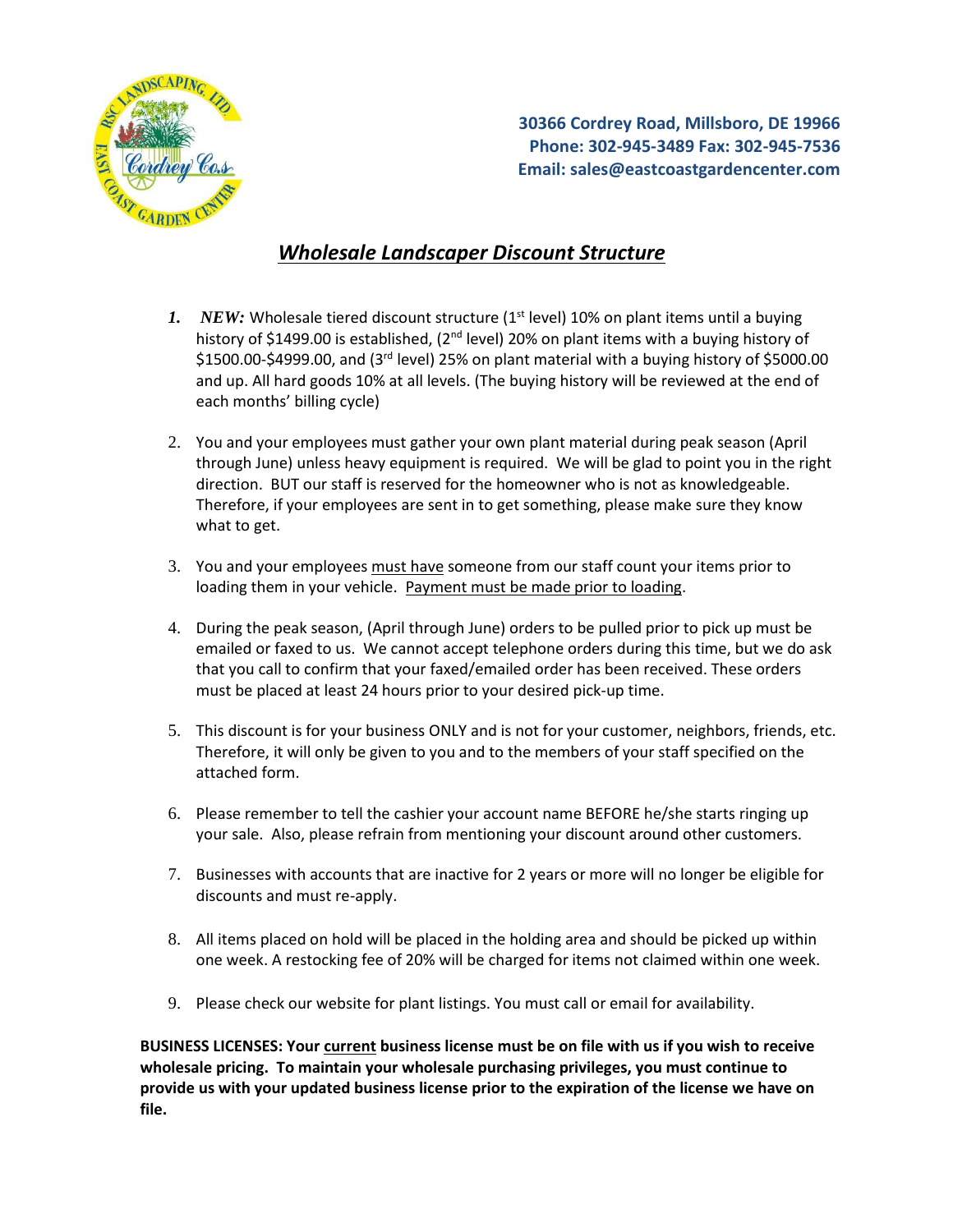## *Wholesale Landscaper Credit Application Form*

**PLEASE COMPLETE THIS TWO PAGE FORM, ATTACH COPY OF YOUR CURRENT BUSINESS LICENSE, AND RETURN TO US VIA: REGULAR MAIL: EAST COAST GARDEN CENTER, 30366 CORDREY ROAD, MILLSBORO, DE 19966 OR FAX TO: 302-945-7536 OR EMAIL TO: KATIE@RSCLANDSCAPING.COM**

**Discounts will NOT be given without a copy of your current business license.**

| <b>Owners/Partners:</b>                                                                                                                                                                                                  |  |  |  |
|--------------------------------------------------------------------------------------------------------------------------------------------------------------------------------------------------------------------------|--|--|--|
|                                                                                                                                                                                                                          |  |  |  |
|                                                                                                                                                                                                                          |  |  |  |
|                                                                                                                                                                                                                          |  |  |  |
| Please list employees that are permitted to purchase on your account. They must be prepared to show                                                                                                                      |  |  |  |
| identification. We understand it is the responsibility of the above-named business to update this application if<br>and when employee termination takes place and to assume full responsibility for the account balance. |  |  |  |
|                                                                                                                                                                                                                          |  |  |  |

**\_\_\_\_\_\_\_\_\_\_\_\_\_\_\_\_\_\_\_\_\_\_\_\_\_\_\_\_\_\_\_ \_\_\_\_\_\_\_\_\_\_\_\_\_\_\_\_\_\_\_\_\_\_\_\_\_\_\_\_\_\_\_\_\_**

**\_\_\_\_\_\_\_\_\_\_\_\_\_\_\_\_\_\_\_\_\_\_\_\_\_\_\_\_\_\_\_ \_\_\_\_\_\_\_\_\_\_\_\_\_\_\_\_\_\_\_\_\_\_\_\_\_\_\_\_\_\_\_\_\_**

**\_\_\_\_\_\_\_\_\_\_\_\_\_\_\_\_\_\_\_\_\_\_\_\_\_\_\_\_\_\_\_ \_\_\_\_\_\_\_\_\_\_\_\_\_\_\_\_\_\_\_\_\_\_\_\_\_\_\_\_\_\_\_\_\_**